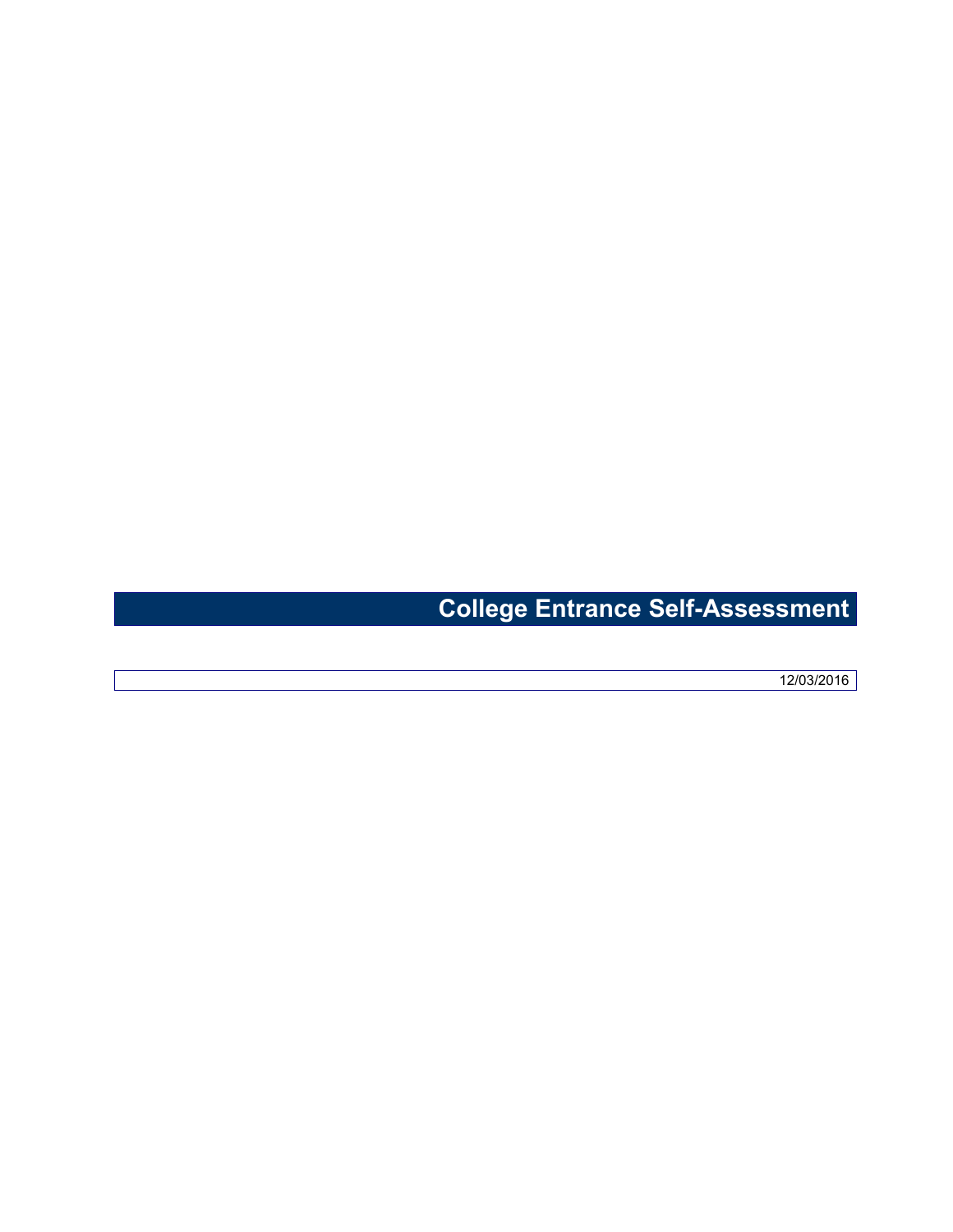## **Self-Assessment Questionnaire**

The self-assessment questionnaires below deals with the key decisions a successful student needs to address. Following self-assessment questionnaire, your scores will help us identify which area we need to focus on.

Read the 14 statements and score each one according to how true or false you believe it is about you. To get an accurate picture of yourself, consider what is currently true about you (not what you want to be true).

This self-assessment is not a test. There are no rights or wrong answers. The questions simply give you an opportunity to create an accurate and current self-portrait. Be absolutely honest and have fun with this activity for it is the first step on an exciting journey to a richer, more personally fulfilling life!

1. Maintained challenging high school academic curriculum

| talse<br>l otally |        |  |  |  |  | totally true |  |
|-------------------|--------|--|--|--|--|--------------|--|
|                   | $\sim$ |  |  |  |  | $\sim$       |  |

2. Done Self-assessment – it's important to you

| talse<br>l otally |        |  |  |  |  | totally true |  |
|-------------------|--------|--|--|--|--|--------------|--|
|                   | $\sim$ |  |  |  |  | $\sim$       |  |

3. Kept a careful timeline on all due dates

| Totally false |                          |             |                  |                                                                                                                                                                                                                                      |                                |             |                               |        | totally true                  |                                |
|---------------|--------------------------|-------------|------------------|--------------------------------------------------------------------------------------------------------------------------------------------------------------------------------------------------------------------------------------|--------------------------------|-------------|-------------------------------|--------|-------------------------------|--------------------------------|
|               | $\overline{\phantom{0}}$ | $\sim$<br>- | $\sim$<br>$\sim$ | <b>State of the Contract of the Contract of the Contract of the Contract of the Contract of the Contract of the Contract of the Contract of the Contract of the Contract of the Contract of the Contract of The Contract of The </b> | $\overline{\phantom{0}}$<br>., | $\sim$<br>- | $\overline{\phantom{a}}$<br>◡ | $\sim$ | $\overline{\phantom{a}}$<br>c | $\overline{\phantom{a}}$<br>١U |

4. Prepared and signed up for standardized tests

| false<br>otally |   |   |        |                  |        |                                                  |        |                                    |   | totally                       | ' true |
|-----------------|---|---|--------|------------------|--------|--------------------------------------------------|--------|------------------------------------|---|-------------------------------|--------|
|                 | - | - | ⌒<br>- | $\sim$<br>$\sim$ | $\sim$ | $\overline{\phantom{0}}$<br>$\ddot{\phantom{a}}$ | $\sim$ | $\overline{\phantom{a}}$<br>$\sim$ | ∽ | $\overline{\phantom{a}}$<br>ັ | u      |

5. Stayed consistent and active in outside programs

| Totally false |  |      |                                                                         |  |                                                                                 |  | totally true |  |
|---------------|--|------|-------------------------------------------------------------------------|--|---------------------------------------------------------------------------------|--|--------------|--|
|               |  | - 60 | $\begin{array}{ccc} \ddots & \circ & \circ & \circ & \circ \end{array}$ |  | $\frac{1}{5}$ $\circ$ $\frac{1}{6}$ $\circ$ $\frac{1}{7}$ $\circ$ $\frac{1}{8}$ |  | $\sim$       |  |

6. Practiced the interview process

| Totally <sub>1</sub><br>false |             |                                                            | totally true                                                                                        |
|-------------------------------|-------------|------------------------------------------------------------|-----------------------------------------------------------------------------------------------------|
| -                             | $\sim$<br>- | $\overline{\phantom{0}}$<br>$\sim$<br>$\epsilon$<br>$\sim$ | $\overline{\phantom{a}}$<br>$\sim$<br>$\sim$<br>س<br>$\overline{\phantom{a}}$<br>$\sim$<br>l U<br>e |